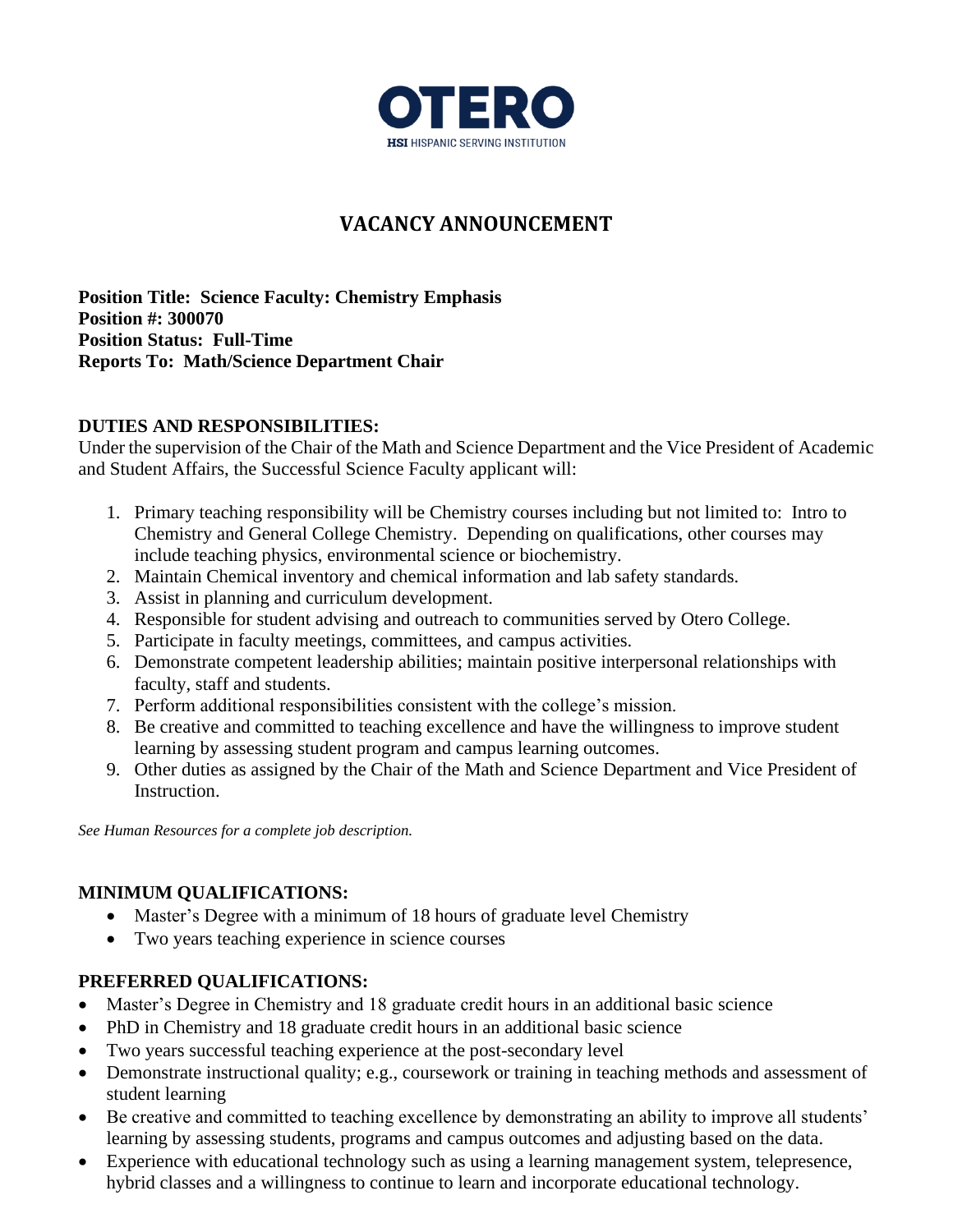- Excellent written and oral communication skills.
- Ability to work cooperatively and effectively with diverse populations including experience working with adult and non-traditional learners.
- Willingness to teach a varied schedule including evenings, weekends and summer.
- Have effective interpersonal skills, including the ability to collaborate successfully with faculty, students and administration.
- Educational philosophy in alignment with that of a small rural, comprehensive Community College and enthusiasm for this type of environment and the aspirations of its people.

### **SALARY:**

\$44,500 - \$47,500 with excellent benefit package including retirement, health, vision, dental and life insurance. Paid sick and personal leave.

166 Day Contract – 9-month academic year position

#### **APPLICATION INSTRUCTIONS**

#### **For consideration, an applicant file must contain:**

- 1. Cover letter that addresses the minimum and preferred qualifications
- 2. Resume
- 3. Copies of transcripts (A.A., B.A., and M.A.)
- 4. Names, addresses, and phone numbers of 3 professional references

#### **APPLICATION DEADLINE**

Open Until Filled - 1<sup>st</sup> review of applications will be June 21, 2022

### **POSITION START DATE:**

August 16, 2022

#### **Submit Application Packet To:**

Otero Junior College Attn: Kelsey Barbee Director of Human Resources 1802 Colorado Ave La Junta, CO 81050 FAX: (719) 384-6947

**Or Email To:** [kelsey.barbee@otero.edu](mailto:kelsey.barbee@otero.edu)

### **Inquiries May Be Directed To:** Kelsey Barbee

(719) 384-6824

#### *Applicants must submit to and pass a background check before an offer of employment can be extended.*

Otero College prohibits all forms of discrimination and harassment including those that violate federal and state law or the State Board for Community Colleges and Occupational Education Board Policies 3-120 and 4-120. The College does not discriminate on the basis of sex/gender, race, color, age, creed, national or ethnic origin, physical or mental disability, veteran status, pregnancy status, religion, genetic information, gender identity, or sexual orientation in its employment practices or educational programs and activities. Otero College will take appropriate steps to ensure that the lack of English language skills will not be a barrier to admission and participation in vocational education programs.

The College has designated Kelsey Barbee, Director of Human Resources, as its AFFIRMATIVE ACTION (AA), OFFICER, EQUAL OPPORTUNITY (EO), AND TITLE IX COORDINATOR with the responsibility to coordinate its civil rights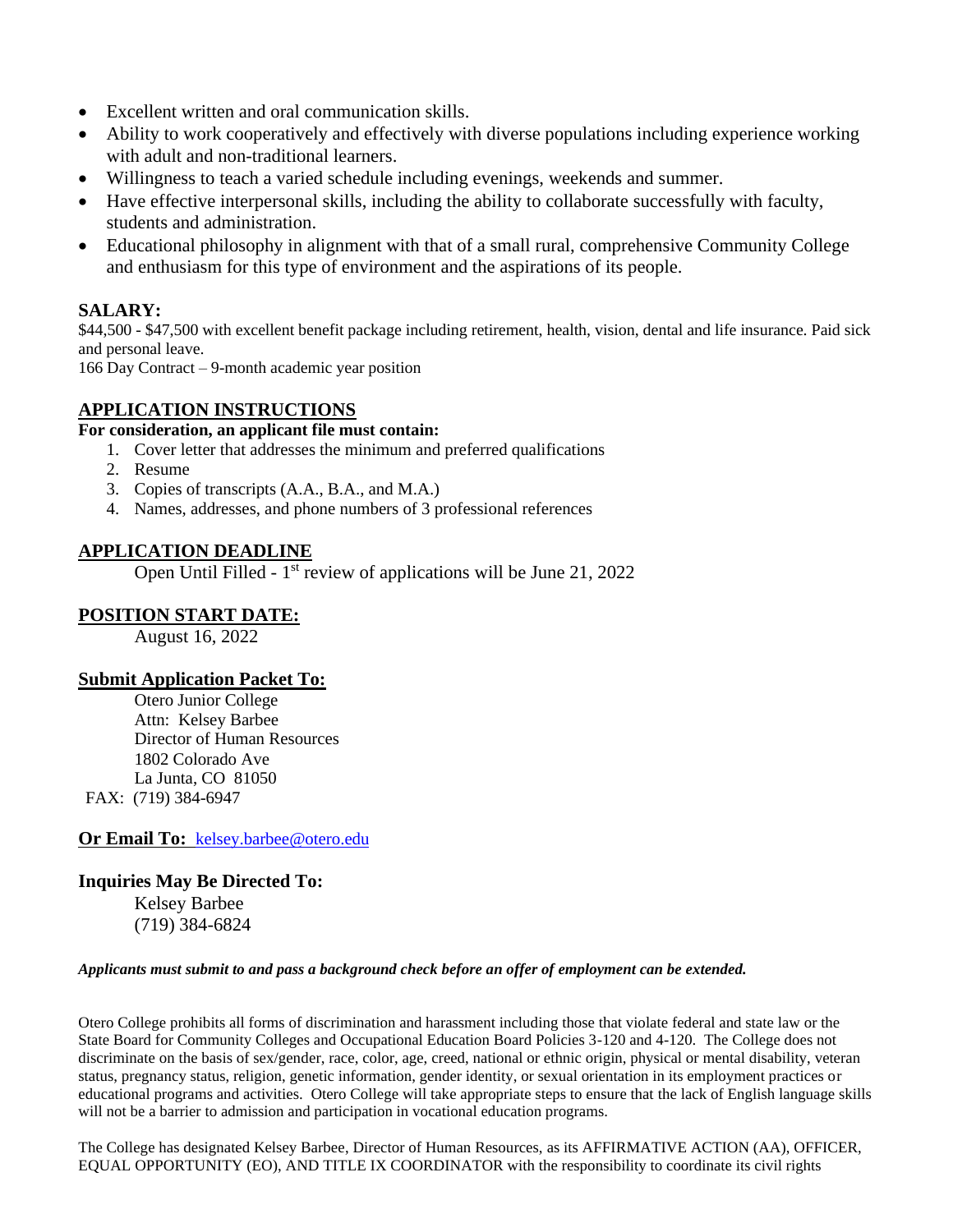compliance activities and grievance procedures. If you have any questions, please contact Kelsey Barbee, Director of Human Resources at 719-384-6824, [kelsey.barbee@otero.edu](mailto:kelsey.barbee@otero.edu) , or 1802 Colorado Ave. McDivitt Hall RM# 140, La Junta, CO 81050.

You may also contact the Office for Civil Rights, U.S. Department of Education, Region VIII, Federal Office Building, 1244 North Speer Boulevard, Suite 310, Denver, CO 80204, telephone (303) 844-3417.

*The Federal Cleary Act (The Student Right to Know and Campus Security Act of 1990) requires all institutions of higher learning to make available to prospective employees the agency's Annual Security Report/Campus Crime Statistics. A paper copy of this report can be obtained at the Student Services Center upon request or at: [http://www.ojc.edu/content/marketing/catalog.pdf.](http://www.ojc.edu/content/marketing/catalog.pdf) This report includes statistics for the previous three years concerning crimes that occurred on campus or on property controlled or owned by Otero College, as well as public property within, or immediately adjacent to and accessible from, our campus.*

*Former employees of the Colorado Community College System or one of its 13 colleges, who were disciplinarily terminated or resigned in lieu of termination, must disclose this information in your application packet*

**Qualified protected class individuals are encouraged to apply**

Otero College must comply with the Immigration Reform and Control Act of 1986. If hired you will be required to provide documents to show your identity and authorization to work. In addition, Colorado fiscal rules require direct deposit for all new employees.

#### **ABOUT OTERO COLLEGE:**

Founded in 1941, Otero College is an accredited Hispanic Serving Institution and is a state two-year community college with approximately 1500 students (1250 FTE) made up of traditional, non-traditional and international students. The college is governed by the State Board for Community Colleges and Occupational Education. Otero is located on an attractive 40-acre campus on the southern edge of La Junta, Colorado. The college is a full-service campus with dormitory housing, food service, men's and women's varsity intercollegiate athletics, and state-of-the-art educational technology. The city of La Junta has a population of approximately 8,000 and is located on Highway 50, sixty miles east of Pueblo. The college serves the residents of Otero, Bent, and Crowley counties. This rural geographic area in southeast Colorado is primarily agriculture based and has a population of approximately 33,000 people. Students at Otero can earn degrees in Associate of Arts, Associate of Science, Associate of Applied Science, Associate of General Studies or an Associate Degree in Nursing. Students who wish to pursue vocational occupations will find over a dozen one- and two-year certificate programs available. Career and Technical Education certificate programs at Otero include:

Advanced Ag/Business Management ABM Financial Analysis Ag/Business Marketing and Risk Management ABM Records and Business Planning Rural Business Entrepreneurship Cosmetology Hair Stylist Nail Technician Esthetician Crop Production Intro to Horticulture **Horticulture** Emergency Medical Technician EMT Intermediate Community Health Worker Law Enforcement Training Academy Livestock Production Agriculture Production Management Artificial Insemination Nurse Aide Practical Nursing Phlebotomy Oxyacetylene Welding Fundamentals I Welding Fundamentals II Welding Production Advanced Welding Pipe Advanced Welding Railroad To learn more about Otero College, visit the college's website at www.otero.edu.